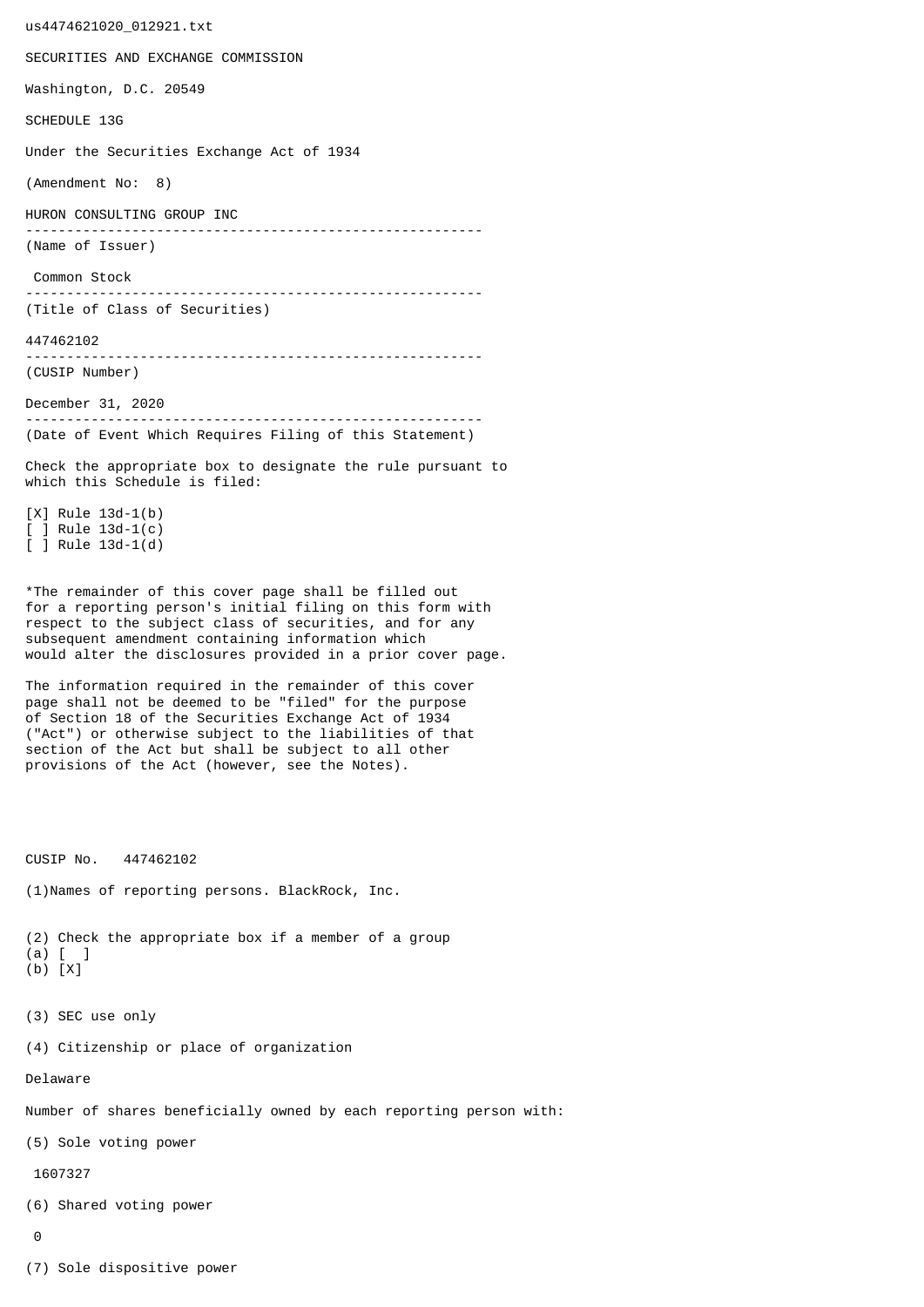```
 1641970
(8) Shared dispositive power
 \boldsymbol{\Theta}(9) Aggregate amount beneficially owned by each reporting person
  1641970
(10) Check if the aggregate amount in Row (9) excludes certain shares
(11) Percent of class represented by amount in Row 9
  7.2%
(12) Type of reporting person
HC
Item 1.
Item 1(a) Name of issuer:
            -----------------------------------------------------------------------
HURON CONSULTING GROUP INC
Item 1(b) Address of issuer's principal executive offices:
 -----------------------------------------------------------------------
550 WEST VAN BUREN STREET
CHICAGO IL 60607
Item 2.
2(a) Name of person filing:
               ----------------------------------------------------------------------
BlackRock, Inc.
2(b) Address or principal business office or, if none, residence:
 -----------------------------------------------------------------------
BlackRock, Inc.
55 East 52nd Street
New York, NY 10055
2(c) Citizenship:
                             --------------------------------------------------------------------
 See Item 4 of Cover Page
2(d) Title of class of securities:
                                       -------------------------------------------------------------------
 Common Stock
2(e) CUSIP No.:
See Cover Page
Item 3.
If this statement is filed pursuant to Rules 13d-1(b), or 13d-2(b) or (c),
check whether the person filing is a:
[ ] Broker or dealer registered under Section 15 of the Act;
[ ] Bank as defined in Section 3(a)(6) of the Act;
```
] Insurance company as defined in Section  $3(a)(19)$  of the Act;

[ ] An investment adviser in accordance with Rule  $13d-1(b)(1)(ii)(E)$ ;

[ ] Investment company registered under Section 8 of the

Investment Company Act of 1940;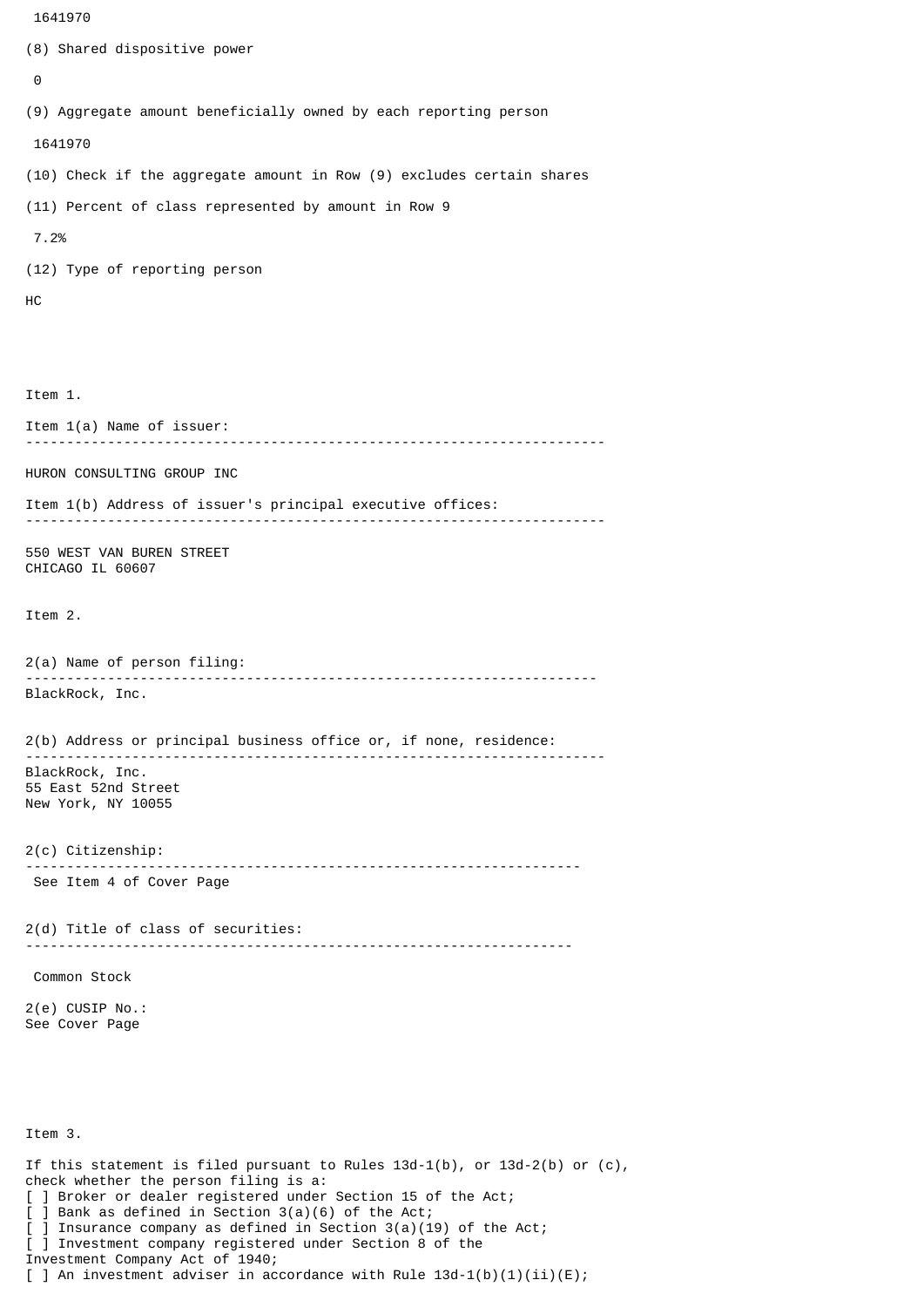[ ] An employee benefit plan or endowment fund in accordance with Rule  $13d-1(b)(1)(ii)(F);$ [X] A parent holding company or control person in accordance with Rule  $13d-1(b)(1)(ii)(G);$ [ ] A savings associations as defined in Section 3(b) of the Federal Deposit Insurance Act (12 U.S.C. 1813); [ ] A church plan that is excluded from the definition of an investment company under section  $3(c)(14)$  of the Investment Company Act of 1940; [ ] A non-U.S. institution in accordance with Rule  $240.13d-1(b)(1)(ii)(J);$  $\lceil$  ] Group, in accordance with Rule 240.13d-1(b)(1)(ii)(K). If filing as a non-U.S. institution in accordance with Rule  $240.13d-1(b)(1)(ii)(J)$ , please specify the type of institution: Item 4. Ownership Provide the following information regarding the aggregate number and percentage of the class of securities of the issuer identified in Item 1. Amount beneficially owned: 1641970 Percent of class 7.2% Number of shares as to which such person has: Sole power to vote or to direct the vote 1607327 Shared power to vote or to direct the vote  $\Theta$ Sole power to dispose or to direct the disposition of 1641970 Shared power to dispose or to direct the disposition of 0

Item 5.

Ownership of 5 Percent or Less of a Class. If this statement is being filed to report the fact that as of the date hereof the reporting person has ceased to be the beneficial owner of more than 5 percent of the class of securities, check the following [ ].

Item 6. Ownership of More than 5 Percent on Behalf of Another Person

 If any other person is known to have the right to receive or the power to direct the receipt of dividends from, or the proceeds from the sale of, such securities, a statement to that effect should be included in response to this item and, if such interest relates to more than 5 percent of the class, such person should be identified. A listing of the shareholders of an investment company registered under the Investment Company Act of 1940 or the beneficiaries of employee benefit plan, pension fund or endowment fund is not required.

 Various persons have the right to receive or the power to direct the receipt of dividends from, or the proceeds from the sale of the common stock of HURON CONSULTING GROUP INC. No one person's interest in the common stock of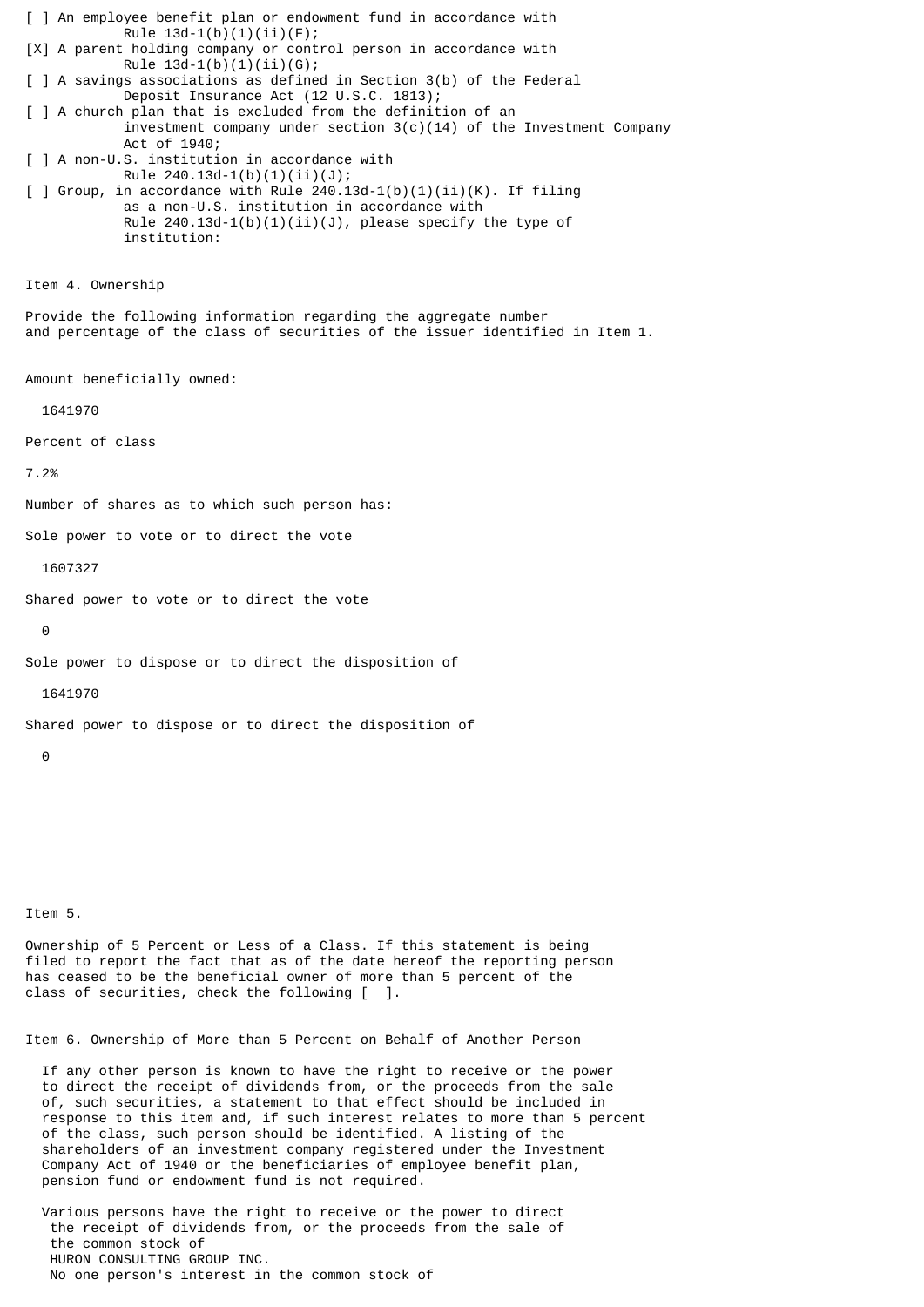HURON CONSULTING GROUP INC is more than five percent of the total outstanding common shares.

Item 7. Identification and Classification of the Subsidiary Which Acquired the Security Being Reported on by the Parent Holding Company or Control Person.

See Exhibit A

Item 8. Identification and Classification of Members of the Group

If a group has filed this schedule pursuant to Rule  $13d-1(b)(ii)(J)$ , so indicate under Item 3(j) and attach an exhibit stating the identity and Item 3 classification of each member of the group. If a group has filed this schedule pursuant to Rule  $13d-1(c)$  or Rule  $13d-1(d)$ , attach an exhibit stating the identity of each member of the group.

## Item 9. Notice of Dissolution of Group

Notice of dissolution of a group may be furnished as an exhibit stating the date of the dissolution and that all further filings with respect to transactions in the security reported on will be filed, if required, by members of the group, in their individual capacity.

See Item 5.

Item 10. Certifications By signing below I certify that, to the best of my knowledge and belief, the securities referred to above were acquired and are held in the ordinary course of business and were not acquired and are not held for the purpose of or with the effect of changing or influencing the control of the issuer of the securities and were not acquired and are not held in connection with or as a participant in any transaction having that purpose or effect.

Signature.

After reasonable inquiry and to the best of my knowledge and belief, I certify that the information set forth in this statement is true, complete and correct.

Dated: January 29, 2021 BlackRock, Inc.

Signature: Spencer Fleming

-------------------------------------------

Name/Title Attorney-In-Fact

The original statement shall be signed by each person on whose behalf the statement is filed or his authorized representative. If the statement is signed on behalf of a person by his authorized representative other than an executive officer or general partner of the filing person, evidence of the representative's authority to sign on behalf of such person shall be filed with the statement, provided, however, that a power of attorney for this purpose which is already on file with the Commission may be incorporated by reference. The name and any title of each person who signs the statement shall be typed or printed beneath his signature.

Attention: Intentional misstatements or omissions of fact constitute Federal criminal violations (see 18 U.S.C. 1001).

Exhibit A